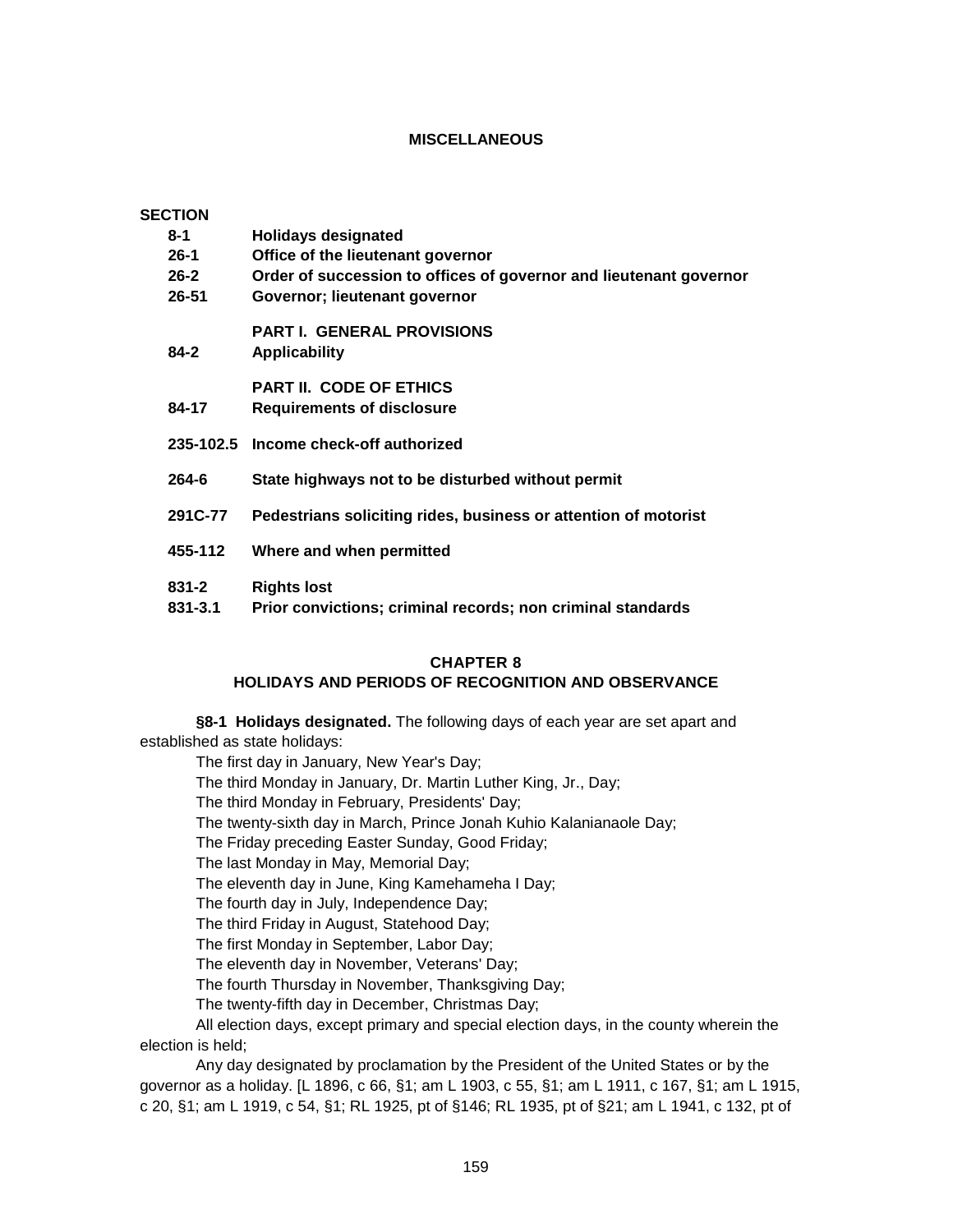§1; RL 1945, pt of §21; am L 1945, JR 8, §1; am L 1949, JR 15, §1; am L 1953, c 278, pt of §10; am L 1955, c 9, §1; RL 1955, pt of §1-43; am L 1961, c 116, pt of §1; am L 1965, c 162, §1; HRS §8-1; am L 1969, c 156, §1; am L 1971, c 21, §2; am L 1976, c 220, §2; am L 1978, c 205, §2; am L 1980, c 11, §1; am L 1988, c 220, §1; am L 2001, c 65, §1]

#### *Cross References*

*Computation of time, see §1-29.*

#### *Rules of Court*

*Computation of time, see DCRCP rule 6; HCTR rule 21; HFCR rule 6; HPR rule 10; HRAP rule 26(a); HRCP rule 6(a); HRPP rule 45(a).*

#### *Attorney General Opinions*

*When federal holiday is state holiday. Att. Gen. Op. 85-9.*

*Case Notes*

*See also note to §1-29.*

*Provision declaring Good Friday as state holiday does not violate First Amendment establishment clause of U.S. Constitution. 932 F.2d 765.*

*Cited: 17 H. 19, 22.*

# **CHAPTER 26 PART I. ORGANIZATION, GENERALLY**

**§26-1 Office of the lieutenant governor.** (a) Except as otherwise provided by law, the lieutenant governor is designated the secretary of state for intergovernmental relations and shall perform the duties and functions heretofore exercised by the secretary of Hawaii. The duties and functions shall include but not be limited to recordation of all legislative and gubernatorial acts, certification of state documents, and maintenance of an official file of rules adopted by state departments as provided in chapter 91. The lieutenant governor may employ staff as necessary without regard to chapter 76.

(b) The lieutenant governor, with the approval of the governor, may designate some other officer of the government of the State to authenticate documents on behalf of the lieutenant governor during the lieutenant governor's temporary absence outside the State or during the lieutenant governor's illness whenever the documents require the signature of the lieutenant governor. The person shall affix the person's own signature to the document with the words, "for the lieutenant governor" following and the signature shall be deemed to satisfy the requirement of the lieutenant governor's signature on the document. The designation and approval shall be in writing and shall be filed in the office of the governor and a copy thereof, certified by the governor, shall be filed with the public archives. The person designated shall serve without additional compensation and the lieutenant governor shall be responsible and liable on the lieutenant governor's official bond for all acts done by the person designated in the performance of the duties on behalf of the lieutenant governor.

(c) Nothing in this section shall be construed to authorize the person to exercise and discharge the powers and duties of the office of the governor as provided by the first paragraph of article V, section 4, of the Constitution of the State of Hawaii. The person shall not be authorized to exercise any powers whenever a successor to the lieutenant governor assumes the duties of the lieutenant governor pursuant to article V, section 4, of the Constitution of the State of Hawaii.

(d) The governor shall identify and direct other duties as necessary to the lieutenant governor.

(e) A lieutenant governor whose legal residence is on an island other than Oahu and who is required to remain away from the island of the lieutenant governor's legal residence but within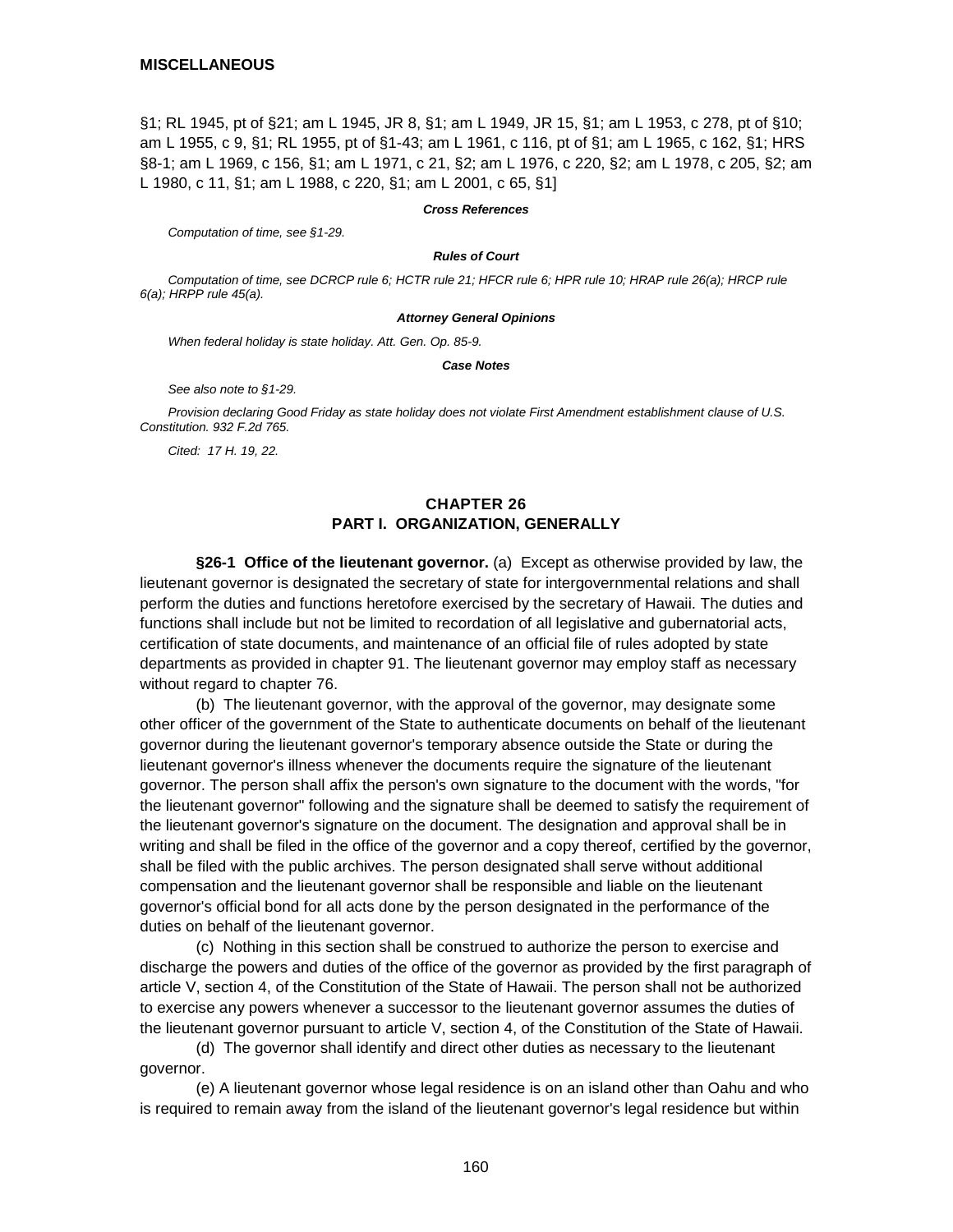the State overnight or longer while on official business shall receive an allowance to cover personal expenses such as board, lodging, and incidental expenses. The allowance authorized under this subsection shall be set at a daily single rate to be determined by a joint agreement between the senate president and speaker of the house of representatives. This rate shall:

- (1) Not exceed the greater of the maximum allowance for such expenses payable to any public officer or employee of the State; and
- (2) Be reasonably calculated to cover the expenses specified in this subsection.

(f) The allowance authorized under subsection (e) shall be in addition to and shall not supplant any portion of the salary of the lieutenant governor determined pursuant to section 26- 51. The allowance shall be paid out of any available appropriation made by the legislature for expenses, other than the salary, of the lieutenant governor. [L Sp 1959 2d, c 1, §9; am L 1963, c 30, §1; am L 1965, c 96, §10; Supp, §14A-8; HRS §26-1; am L 1981, c 82, §5; gen ch 1985; am L 1987, c 213, §1; am L 1995, c 151, §2; am L Sp 1995, c 27, §§9, 15; am L 1998, c 137, §3; am L 1999, c 141, §3; am L 2000, c 253, §150; am L 2005, c 147, §1; am L 2013, c 51, §2; am L 2015, C 92, §1]

**§26-2 Order of succession to offices of governor and lieutenant governor.** (a) When the office of lieutenant governor is vacant by reason of the lieutenant governor's becoming governor, or the lieutenant governor's failure to qualify, or the lieutenant governor's removal from office, death, resignation, or otherwise, the powers and duties of the office of lieutenant governor shall devolve upon the president of the senate; or, if there is none or upon the president's failure to resign promptly from all legislative offices held by the president, then upon the speaker of the house of representatives; or if there is none or upon the speaker's failure to resign promptly from all legislative offices held by the speaker, then upon the attorney general, the director of finance, the comptroller, the director of taxation, and the director of human resources development in the order named; provided that any officer upon whom the powers and duties of the office of lieutenant governor devolve may decline the powers and duties without the officer's resignation from the office by virtue of the holding of which the officer qualifies to act as lieutenant governor, in which event the powers and duties will devolve upon the next officer listed in the order of succession.

(b) When the lieutenant governor is temporarily absent from the State or is temporarily disabled, the powers and duties of the office of the lieutenant governor shall devolve upon the foregoing officers, other than the president of the senate and the speaker of the house, in the order named.

(c) The powers and duties of any officer acting as lieutenant governor under this section shall include the powers and duties of the office of governor when that office is vacant, or when the governor is absent from the State or is unable to exercise and discharge the powers and duties of the governor's office, in addition to the other powers and duties of the lieutenant governor.

No person other than the elected governor or lieutenant governor shall become governor, provision being made by this section only for an acting governor.

(d) An officer succeeding to the powers and duties of the lieutenant governor, under subsection (b) of this section, may designate an officer in the office of the lieutenant governor to perform any or all functions other than those pertaining to the office of governor.

(e) During the period that any officer, under this section is exercising the powers and performing the duties of the office of governor or lieutenant governor by reason of a permanent vacancy therein, and not otherwise, the officer shall receive the compensation and perquisites of the governor or lieutenant governor, as the case may be.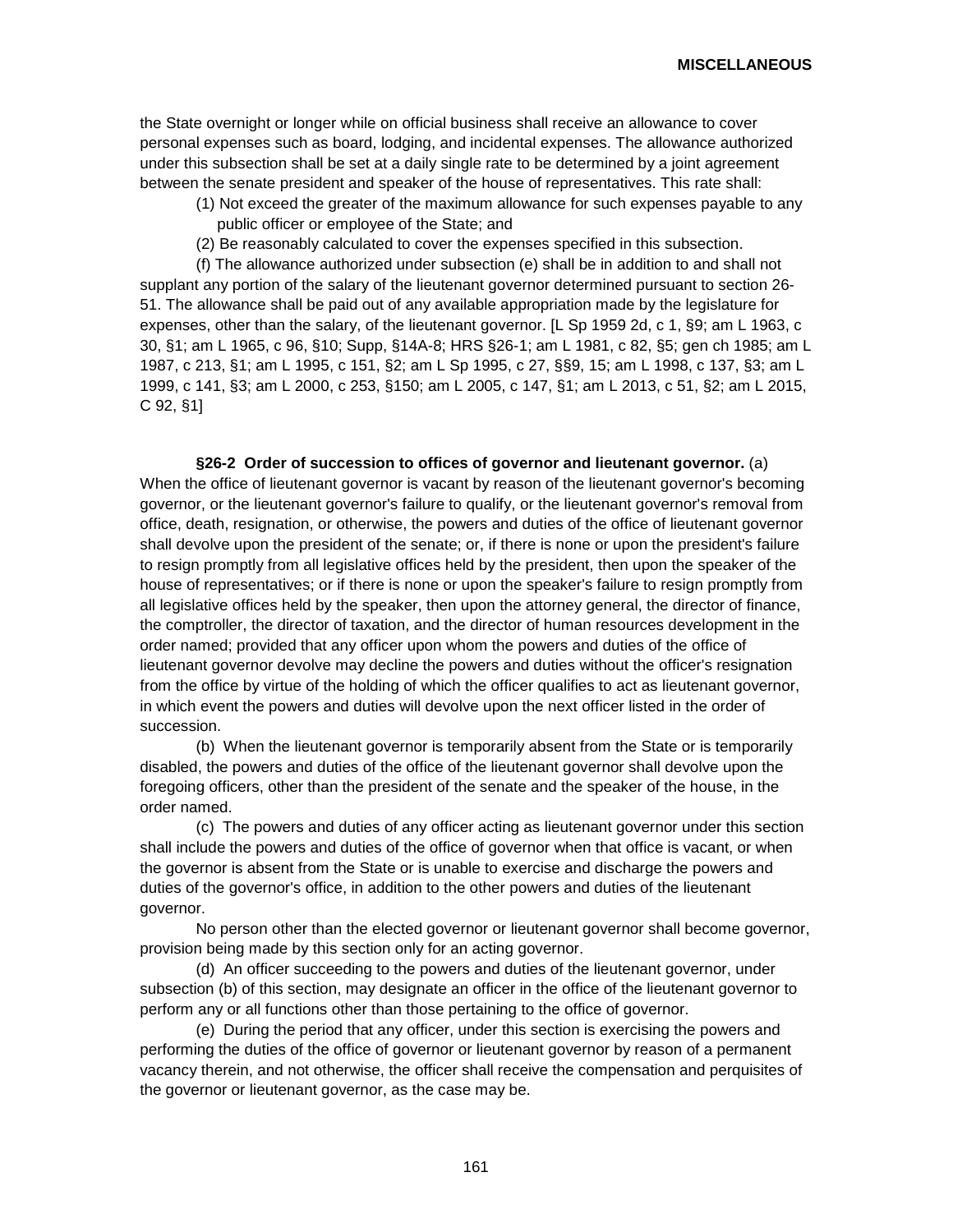(f) In a case covered by subsection (a), the taking of the oath of office by an officer, other than a legislative officer required to resign under subsection (a), shall be held to constitute the officer's resignation from the office by virtue of the holding of which the officer qualifies to act as lieutenant governor.

(g) No officer shall act as governor or lieutenant governor under subsection (a) or (b) of this section, unless the officer is eligible to the office of governor under the constitution. No officer other than a legislative officer shall act as governor or lieutenant governor under this section unless the officer has been appointed and confirmed prior to the time the powers and duties of the office of governor or of lieutenant governor devolve upon the officer. No officer shall act as governor or lieutenant governor under this section if the officer is under impeachment at the time the powers and duties of the office of governor or lieutenant governor devolve upon the officer. [L 1965, c 262, §1; Supp, §14A-8.5; HRS §26-2; gen ch 1985; am L 1994, c 56, §21]

#### *Case Notes*

*Section provides order of succession that applies only after respective officers have properly been elected to public office; it does not relieve prospective candidate from compliance with Hawaii constitution, article V, §2 during the qualification and nomination process. 81 H. 230, 915 P.2d 704.*

# **PART III. SALARIES, CERTAIN STATE OFFICERS**

§**26-51 Governor; lieutenant governor.** Effective at noon on December 4, 2006, the salaries of the governor and the lieutenant governor shall be as last recommended by the executive salary commission. Effective July 1, 2007, and every six years thereafter, the salaries of the governor and lieutenant governor shall be as last recommended by the commission on salaries pursuant to section 26-56, unless rejected by the legislature. [L 1959, c 273, §3; am L 1962, c 28, §23; am L 1965, c 223, pt of §5; Supp, §4A-1; HRS §26-51; am L 1969, c 127, §1; am L 1975, c 58, §5; am L 1982, c 129, §1(1); am L 1986, c 128, §1(1); am L 1989, c 329, §1(1); am L 2003, c 122, §2; am L 2006, c 299, §2]

## **CHAPTER 84 STANDARDS OF CONDUCT**

## **PART I. GENERAL PROVISIONS**

**§84-2 Applicability.** This chapter shall apply to every nominated, appointed, or elected officer, employee, and candidate to elected office of the State and for election to the constitutional convention, but excluding justices and judges; provided that in the case of elected delegates and employees of the constitutional convention, this chapter shall apply only to the enforcement and administration of the code of ethics adopted by the constitutional convention. [L 1972, c 163, pt of §1; am L 1979, c 91, §3]

#### *Case Notes*

*Commission has no jurisdiction to continue with charges against employee after employee resigns. 53 H. 373, 494 P.2d 559.*

## **PART II. CODE OF ETHICS**

**§84-17 Requirements of disclosure.** (a) For the purposes of this section, the terms: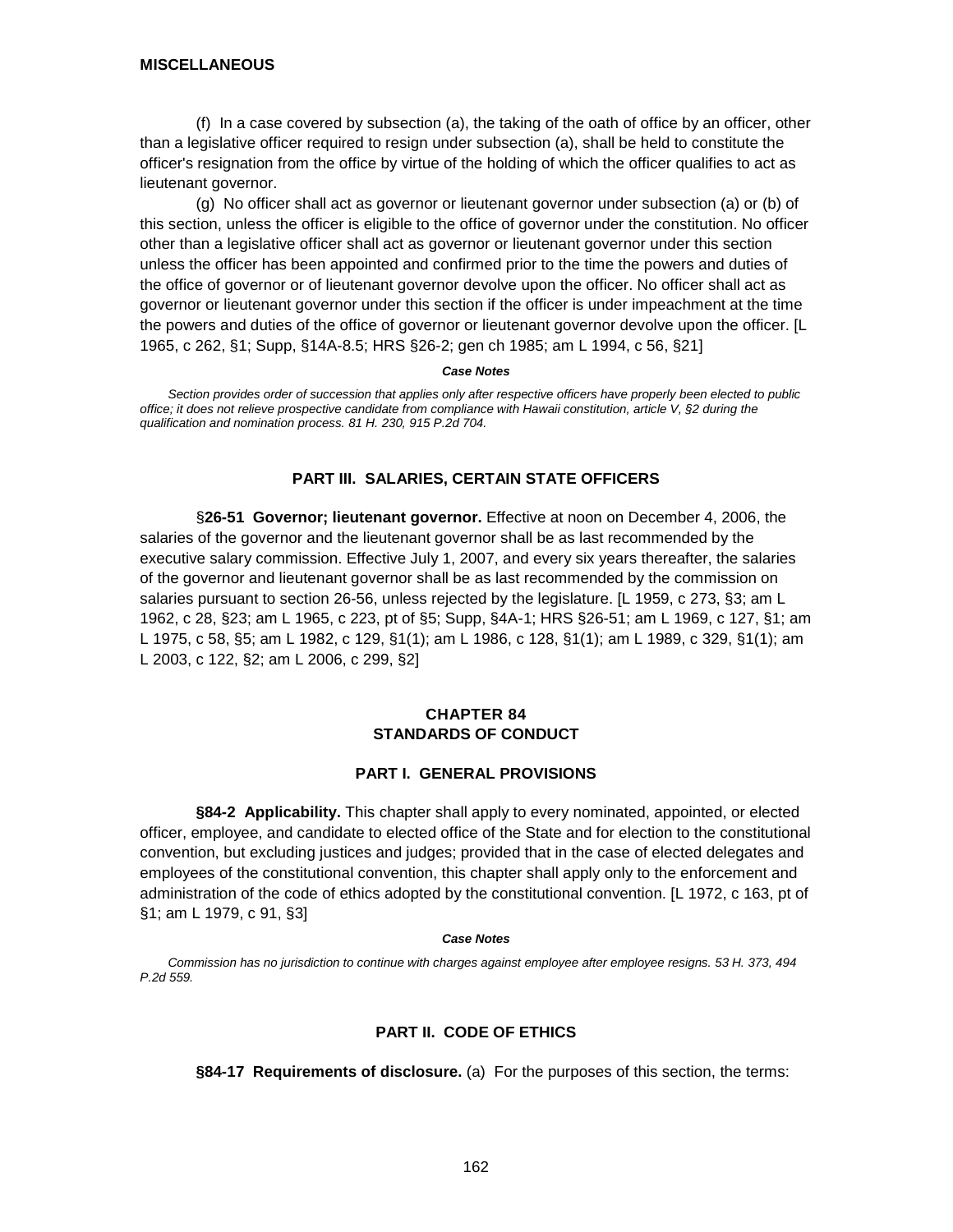"Disclosure period" refers to the period from January 1 of the preceding calendar year to the time of the filing of the employee's or legislator's disclosure of financial interests.

"Substantially the same" refers to no more than ten amendments or changes to the information reported for the preceding disclosure period.

- (b) The disclosure of financial interest required by this section shall be filed:
- (1) By any person enumerated in subsection (c), except a member of the legislature, between January 1 and May 31 of each year;
- (2) By a member of the legislature between January 1 and January 31 of each year;
- (3) Within thirty days of one's election or appointment to a state position enumerated in subsection (c); or
- (4) Within thirty days of separation from a state position if a prior financial disclosure statement for the position was not filed within the one hundred eighty days preceding the date of separation;
- provided that candidates for state elective offices or the constitutional convention shall file the required statements no later than twenty days prior to the date of the primary election for state offices or the election of delegates to the constitutional convention.

(c) The following persons shall file annually with the state ethics commission a disclosure of financial interests:

- (1) The governor, the lieutenant governor, the members of the legislature, and delegates to the constitutional convention; provided that delegates to the constitutional convention shall only be required to file initial disclosures;
- (2) The directors and their deputies, the division chiefs, the executive directors and the executive secretaries and their deputies, the purchasing agents and the fiscal officers, regardless of the titles by which the foregoing persons are designated, of every state agency and department;
- (3) The permanent employees of the legislature and its service agencies, other than persons employed in clerical, secretarial, or similar positions;
- (4) The administrative director of the State, and the assistants in the office of the governor and the lieutenant governor, other than persons employed in clerical, secretarial, or similar positions;
- (5) The hearings officers of every state agency and department;
- (6) The president, the vice presidents, assistant vice presidents, the chancellors, and the provosts of the University of Hawaii and its community colleges;
- (7) The superintendent, the deputy superintendent, the assistant superintendents, the complex area superintendents, the state librarian, and the deputy state librarian of the department of education;
- (8) The administrative director and the deputy director of the courts;
- (9) The members of every state board or commission whose original terms of office are for periods exceeding one year and whose functions are not solely advisory;
- (10)Candidates for state elective offices, including candidates for election to the constitutional convention, provided that candidates shall only be required to file initial disclosures;
- (11)The administrator and assistant administrator of the office of Hawaiian affairs; and
- (12) The Hawaii unmanned aerial systems test site chief operating officer.

(d) The financial disclosure statements of the following persons shall be public records and available for inspection and duplication:

(1) The governor, the lieutenant governor, the members of the legislature, candidates for and delegates to the constitutional convention, the members of the board of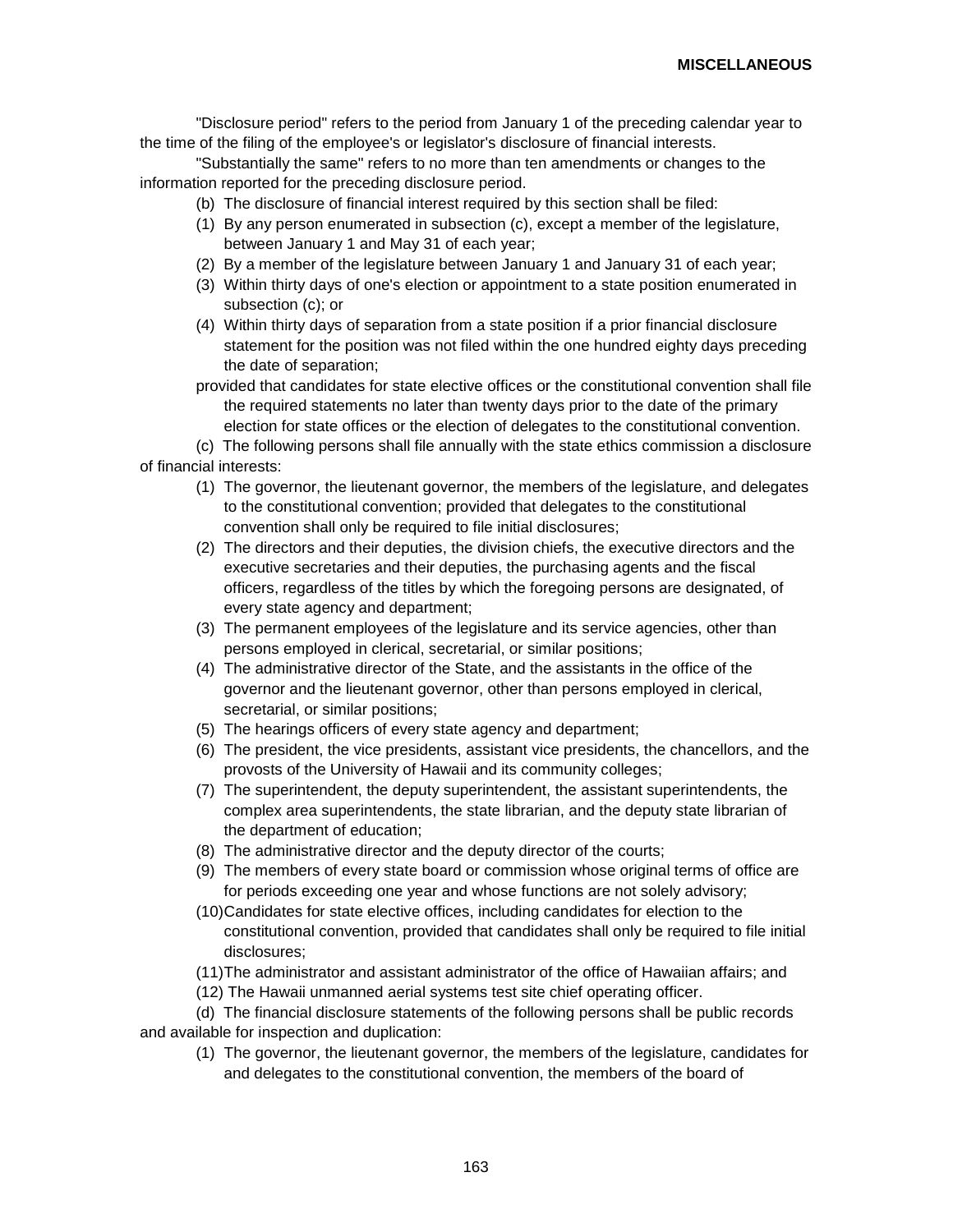education, the trustees of the office of Hawaiian affairs, and candidates for state elective offices;

- (2) The directors of the state departments and their deputies, regardless of the titles by which the foregoing persons are designated; provided that with respect to the department of the attorney general, the foregoing shall apply only to the attorney general and the first deputy attorney general;
- (3) The administrative director of the State;
- (4) The president, the vice presidents, the assistant vice presidents, the chancellors, members of the board of regents, and the provosts of the University of Hawaii;
- (5) The superintendent, the deputy superintendent, the state librarian, and the deputy state librarian of the department of education;
- (6) The administrative director and the deputy director of the courts;
- (7) The administrator and the assistant administrator of the office of Hawaiian affairs; and
- (8) The members of the following state boards, commissions, and agencies:
	- (A) The board of directors of the agribusiness development corporation established under section 163D-3;
	- (B) The board of agriculture established under section 26-16;
	- (C) The state ethics commission established under section 84-21;
	- (D) The Hawaii community development authority established under section 206E-3;
	- (E) The Hawaiian homes commission established under the Hawaiian Homes Commission Act of 1920, as amended, and section 26-17;
	- (F) The board of directors of the Hawaii housing finance and development corporation established under section 201H-3;
	- (G) The board of land and natural resources established under section 171-4;
	- (H) The state land use commission established under section 205-1;
	- (I) The legacy land conservation commission established under section 173A-2.4;
	- (J) The natural area reserves system commission established under section 195-6;
	- (K) The board of directors of the natural energy laboratory of Hawaii authority established under section 227D-2;
	- (L) The board of directors of the Hawaii public housing authority established under section 356D-3;
	- (M) The public utilities commission established under section 269-2; and
	- (N) The commission on water resource management established under section 174C-7."

(e) The information on the financial disclosure statements shall be confidential, except as provided in subsection (d). The commission shall not release the contents of the disclosures except as may be permitted pursuant to this chapter. Any person who releases any confidential information shall be subject to section 84-31(c).

(f) Candidates for state elective offices, including candidates for election to the constitutional convention, shall only be required to disclose their own financial interests. The disclosures of financial interests of all other persons designated in subsection (c) shall state, in addition to the financial interests of the person disclosing, the financial interests of the person's spouse and dependent children. All disclosures shall include:

(1) The source and amount of all income of \$1,000 or more received, for services rendered, by the person in the person's own name or by any other person for the person's use or benefit during the preceding calendar year and the nature of the services rendered; provided that required disclosure under this paragraph for the income source of the spouse or dependent child of a person subject to subsection (d)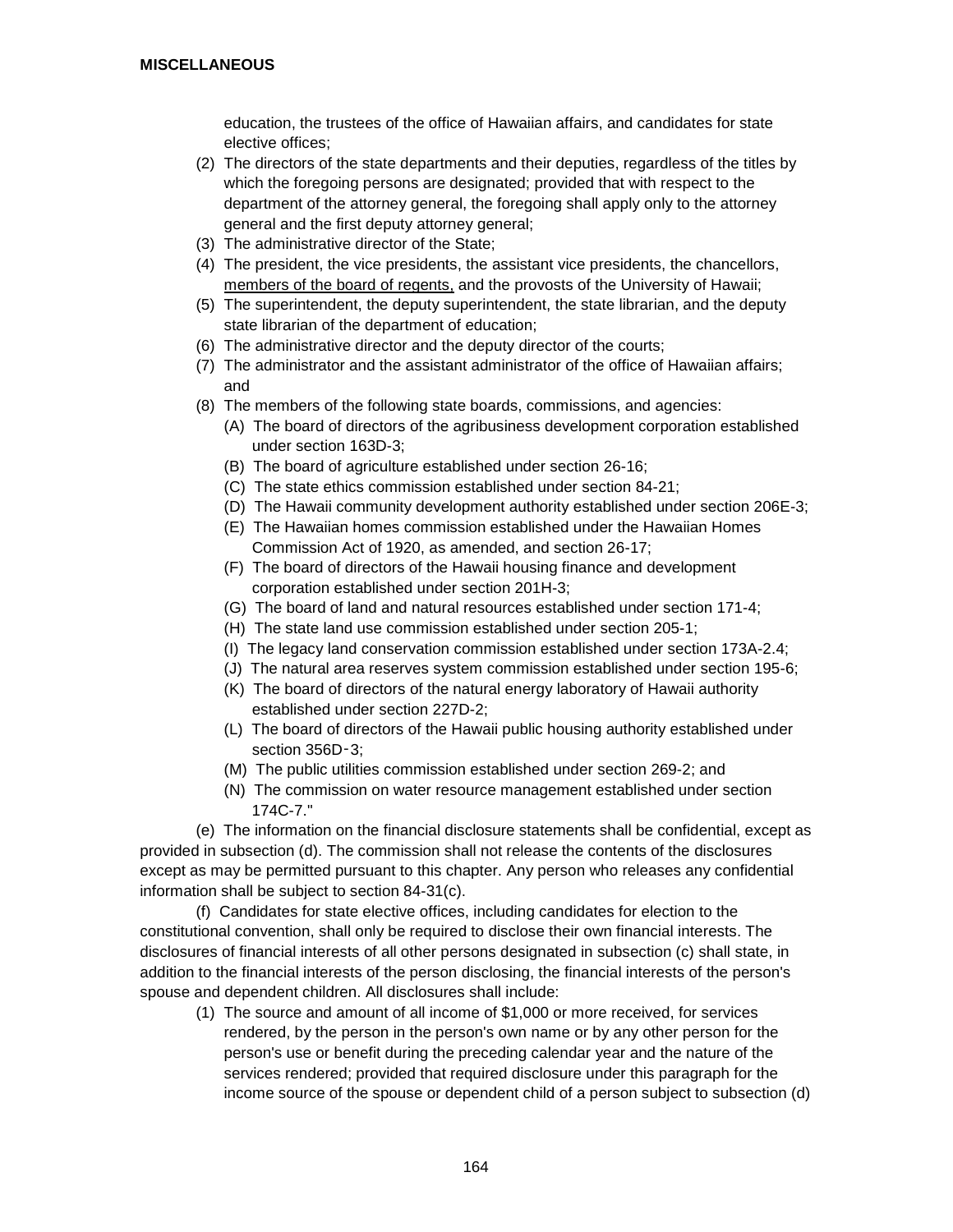shall be limited to the name of the business or other qualifying source of income, and need not include the income source's address; provided further that other information that may be privileged by law or individual items of compensation that constitute a portion of the gross income of the business or profession from which the person derives income need not be disclosed;

- (2) The amount and identity of every ownership or beneficial interest held during the disclosure period in any business having a value of \$5,000 or more or equal to ten per cent of the ownership of the business and, if the interest was transferred during the disclosure period, the date of the transfer; provided that an interest in the form of an account in a federal or state regulated financial institution, an interest in the form of a policy in a mutual insurance company, or individual items in a mutual fund or a blind trust, if the mutual fund or blind trust has been disclosed pursuant to this paragraph, need not be disclosed;
- (3) Every officership, directorship, trusteeship, or other fiduciary relationship held in a business during the disclosure period, the term of office and the annual compensation;
- (4) The name of each creditor to whom the value of \$3,000 or more was owed during the disclosure period and the original amount and amount outstanding; provided that debts arising out of retail installment transactions for the purchase of consumer goods need not be disclosed;
- (5) The street address and, if available, the tax map key number, and the value of any real property in which the person holds an interest whose value is \$10,000 or more, and, if the interest was transferred or obtained during the disclosure period, a statement of the amount and nature of the consideration received or paid in exchange for such interest, and the name of the person furnishing or receiving the consideration; provided that disclosure shall not be required of the street address and tax map key number of the person's residence;
- (6) The names of clients personally represented before state agencies, except in ministerial matters, for a fee or compensation during the disclosure period and the names of the state agencies involved; and
- (7) The amount and identity of every creditor interest in an insolvent business held during the disclosure period having a value of \$5,000 or more.

(g) Where an amount is required to be reported, the person disclosing may indicate whether the amount is at least \$1,000 but less than \$10,000; at least \$10,000 but less than \$25,000; at least \$25,000 but less than \$50,000; at least \$50,000 but less than \$100,000; at least \$100,000 but less than \$150,000; at least \$150,000 but less than \$250,000; at least \$250,000 but less than \$500,000; at least \$500,000 but less than \$750,000; at least \$750,000 but less than \$1,000,000; or \$1,000,000 or more. An amount of stock may be reported by number of shares.

(h) The state ethics commission shall provide a long form of disclosure on all evennumbered years and a short form of disclosure for subsequent annual filings on all odd-numbered years in those instances where the financial interests of the person disclosing are substantially the same as those reported for the preceding disclosure period.

(i) Failure of a legislator, a delegate to the constitutional convention, or employee to file a disclosure of financial interests as required by this section shall be a violation of this chapter. Any legislator, delegate to a constitutional convention, or employee who fails to file a disclosure of financial interests when due shall be assessed an administrative fine of \$50. The state ethics commission shall notify a person, by registered mail, return receipt requested, of the failure to file, and the disclosure of financial interests shall be submitted to the commission not later than 4:30 p.m. on the tenth day after notification of the failure to file has been mailed to the person. If a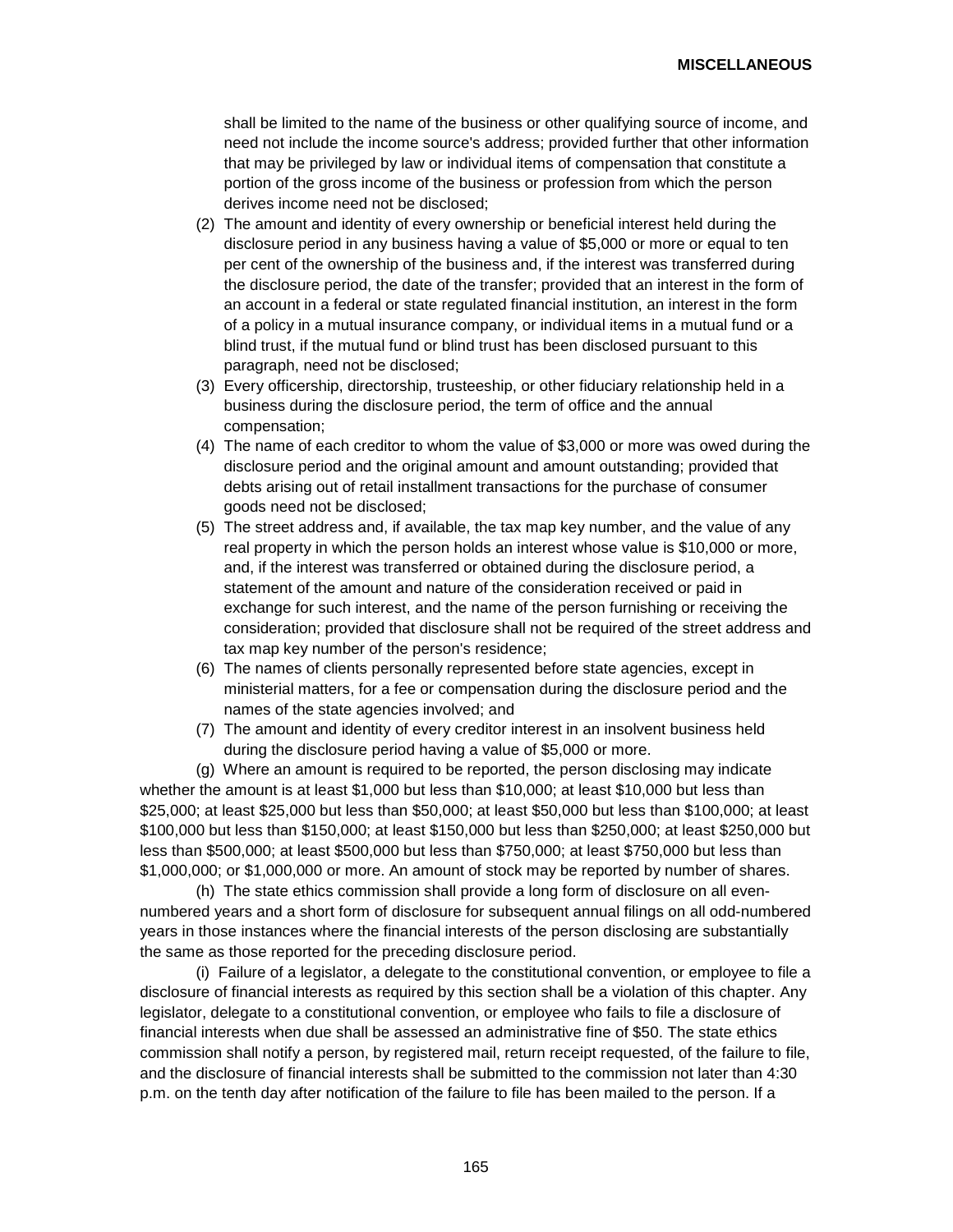disclosure of financial interests has not been filed within ten days of the due date, an additional administrative fine of \$10 for each day a disclosure remains unfiled shall be added to the administrative fine. All administrative fines collected under this section shall be deposited in the State's general fund. Any administrative fine for late filing shall be in addition to any other action the commission may take under this chapter for violations of the state ethics code. The commission may waive any administrative fines assessed under this subsection for good cause shown.

(j) The chief election officer, upon receipt of the nomination paper of any person seeking a state elective office, including the office of delegate to the constitutional convention, shall notify the ethics commission of the name of the candidate for state office and the date on which the person filed the nomination paper. The ethics commission, upon the expiration of the time allowed for filing, shall release to the public a list of all candidates who have failed to file financial disclosure statements and shall immediately assess a late filing penalty fee against those candidates of \$25 which shall be collected by the state ethics commission and deposited into the general fund. The ethics commission may investigate, initiate, or receive charges as to whether a candidate's financial disclosure statement discloses the financial interests required to be disclosed. After proceeding in conformance with section 84-31, the ethics commission may issue a decision as to whether a candidate has complied with section 84-17(f) and this decision shall be a matter of public record. [L 1972, c 163, pt of §1; am L 1978, c 245, §4; am L 1979, c 91, §6; am L 1980, c 87, §§1, 2; am L 1985, c 152, §1; gen ch 1985; am L 1989, c 113, §§1, 2; am L 1991, c 150, §1; am L 1993, c 26, §1; am L 1995, c 49, §1 and c 230, §1; am L 1997, c 50, §1; am L 2000, c 297, §18; am L 2003, c 187, §4; am L 2005, c 135, §1; am L 2006, c 207, §2; am L 2007, c 9, §4; am L 2013, c 125, §1; am L 2014, c 230, §2; am L 2015, c 208, §3]

*Rules of Court*

*Judges, financial disclosures, see RSC rule 15.*

**§235-102.5 Income check-off authorized.** (a) Any individual whose state income tax liability for any taxable year is \$3 or more may designate \$3 of the liability to be paid over to the Hawaii election campaign fund, any other law to the contrary notwithstanding, when submitting a state income tax return to the department. In the case of a joint return of a husband and wife having a state income tax liability of \$6 or more, each spouse may designate that \$3 be paid to the fund. The director of taxation shall revise the individual state income tax form to allow the designation of contributions to the fund on the face of the tax return and immediately above the signature lines. An explanation shall be included which clearly states that the check-off does not constitute an additional tax liability. If no designation was made on the original tax return when filed, a designation may be made by the individual on an amended return filed within twenty months and ten days after the due date for the original return for such taxable year. A designation once made whether by an original or amended return may not be revoked.

(b) Notwithstanding any law to the contrary, any individual whose state income tax refund for any taxable year is \$2 or more may designate \$2 of the refund to be deposited into the school-level minor repairs and maintenance special fund established by section 302A-1504.5, when submitting a state income tax return to the department. In the case of a joint return of a husband and wife having a state income tax refund of \$4 or more, each spouse may designate that \$2 be deposited into the special fund. The director of taxation shall revise the individual state income tax return form to allow the designation of contributions to the special fund on the face of the tax return and immediately above the signature lines. If no designation was made on the original tax return when filed, a designation may be made by the individual on an amended return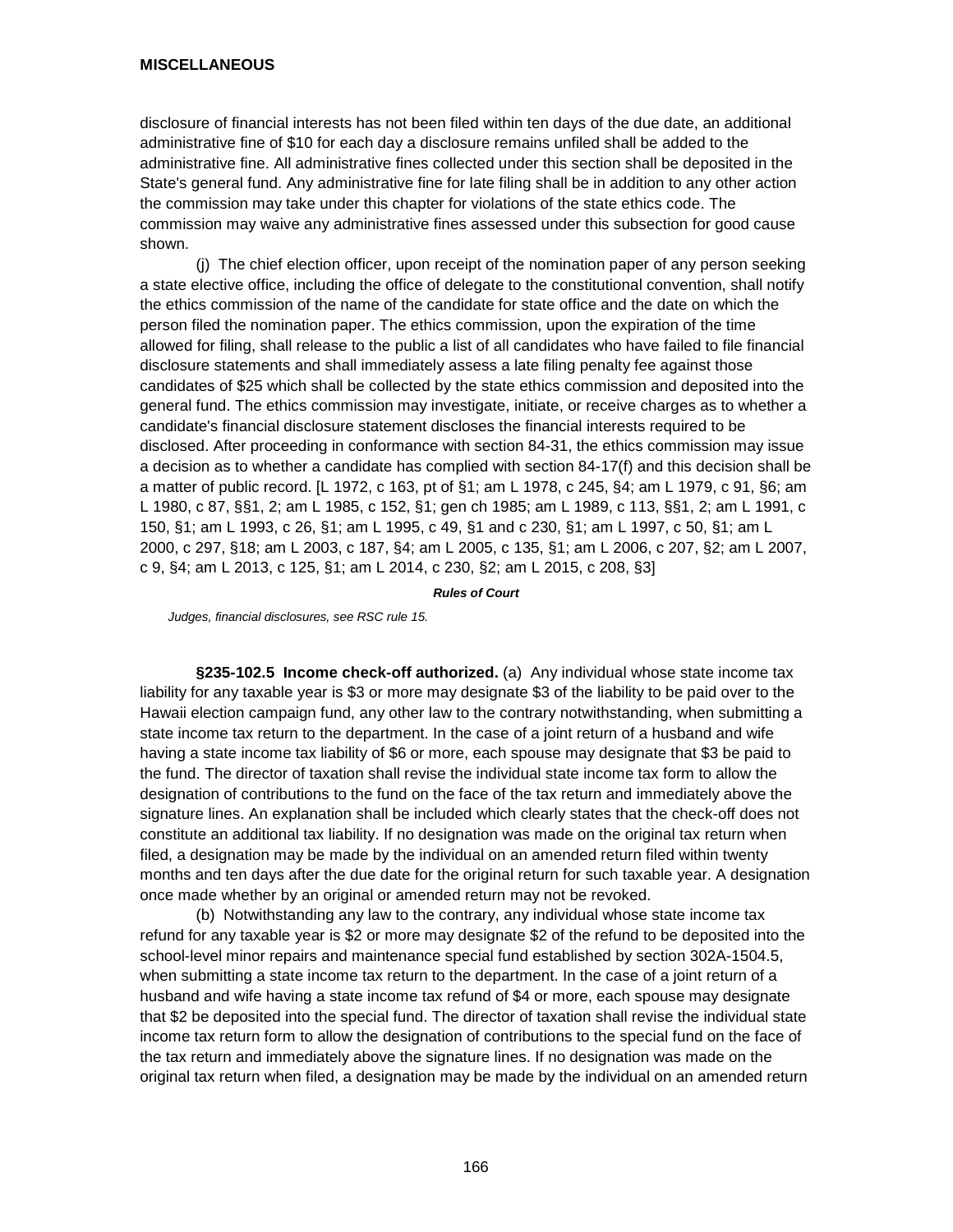filed within twenty months and ten days after the due date for the original return for such taxable year. A designation once made, whether by an original or amended return, may not be revoked.

(c) Notwithstanding any law to the contrary, any individual whose state income tax refund for any taxable year is \$2 or more may designate \$2 of the refund to be paid over to the libraries special fund established by section 312-3.6, when submitting a state income tax return to the department. In the case of a joint return of a husband and wife having a state income tax refund of \$4 or more, each spouse may designate that \$2 be deposited into the special fund. The director of taxation shall revise the individual state income tax form to allow the designation of contributions to the fund on the face of the tax return and immediately above the signature lines. If no designation was made on the original tax return when filed, a designation may be made by the individual on an amended return filed within twenty months and ten days after the due date for the original return for such taxable year. A designation once made, whether by an original or amended return, may not be revoked.

(d) Notwithstanding any law to the contrary, any individual whose state income tax refund for any taxable year is \$5 or more may designate \$5 of the refund to be paid over as follows:

- (1) One-third to the Hawaii children's trust fund under section 350B-2; and
- (2) Two-thirds to be divided equally among:
	- (A) The domestic violence and sexual assault special fund under the department of health in section 321-1.3;
	- (B) The spouse and child abuse special account under the department of human services in section 346-7.5; and
	- (C) The spouse and child abuse special account under the judiciary in section 601- 3.6.

When designated by a taxpayer submitting a state income tax return to the department, the department of budget and finance shall allocate the moneys among the several funds as provided in this subsection. In the case of a joint return of a husband and wife having a state income tax refund of \$10 or more, each spouse may designate that \$5 be paid over as provided in this subsection. The director of taxation shall revise the individual state income tax form to allow the designation of contributions pursuant to this subsection on the face of the tax return and immediately above the signature lines. If no designation was made on the original tax return when filed, a designation may be made by the individual on an amended return filed within twenty months and ten days after the due date for the original return for such taxable year. A designation once made, whether by an original or amended return, may not be revoked. [L 1979, c 224, §4; am L 1991, c 112, §1; am L 2001, c 311, §3; am L 2002, c 16, §9; am L 2003, c 193, §2; am L 2004, c 228, §1; am L 2005, c 142, §1; am L 2008, c 244, §34]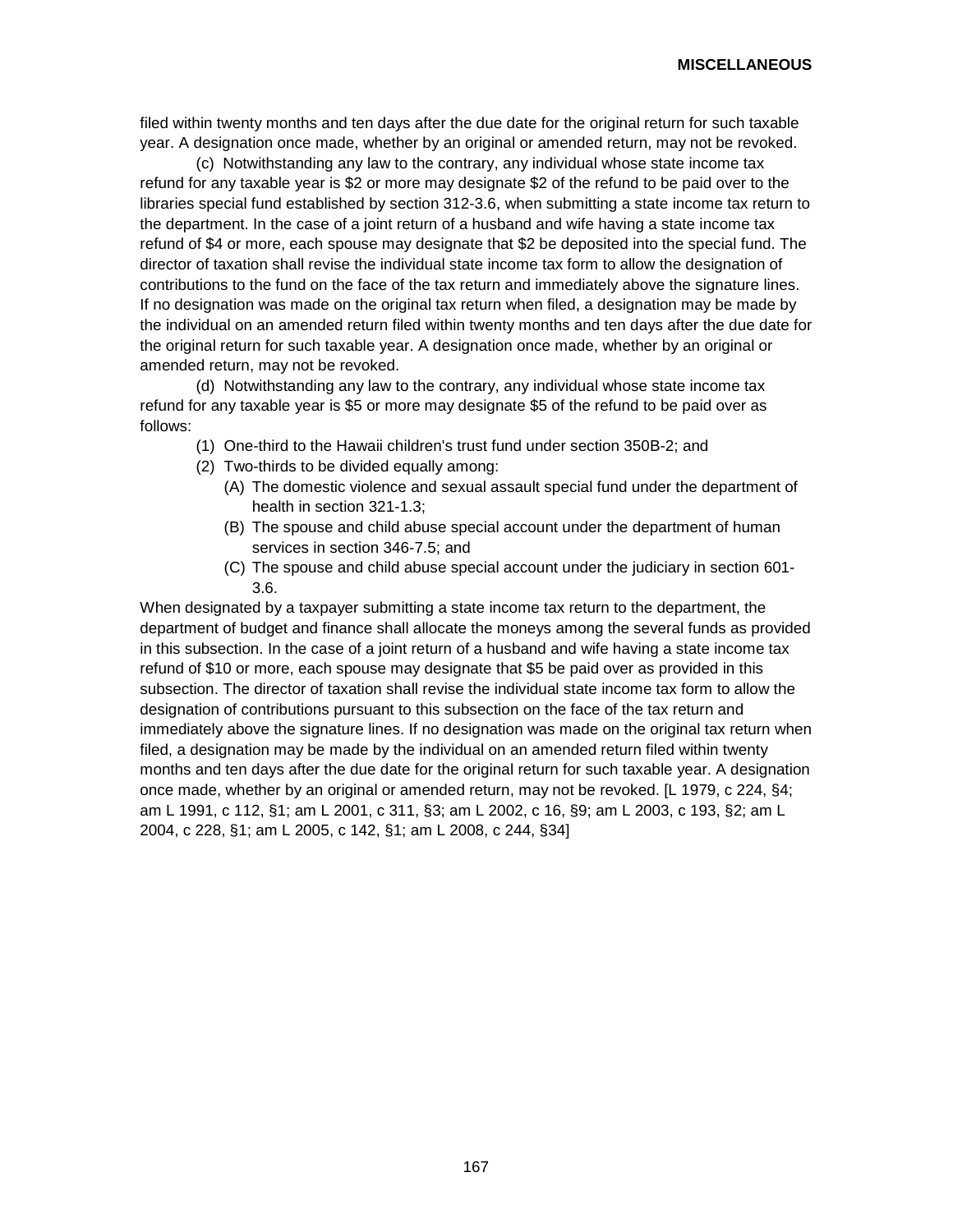# **CHAPTER 264**

**§264**-**6 State highway not to be disturbed without permit.** No person or government agency, whether federal, state, or county, shall, in any manner or for any purpose do any of the following acts without a written permit from the director of transportation or the director's authorized representative:

- (1) Break up, dig up, disturb, undermine or dig under, or cause to be broken up, dug up, disturbed, undermined, or dug under, the right-of-way of any state highway; or
- (2) Place, erect, leave, or store any structure, motor or other vehicle, equipment, or any other object wholly or partially within the right-of-way of any state highway; provided that this paragraph shall not apply to the holding or displaying of movable signs, for the purpose of carrying on political campaign activities. [L 1967, c 163, pt of §2; HRS §264-6; am L 1980, c 146, §1; gen ch 1985]

# **CHAPTER 291C**

## **§291C-77 Pedestrians soliciting rides, business or attention of motorist.** (a)

Except as otherwise provided by county ordinance, no person shall stand in, walk along, or otherwise occupy a portion of a highway for the purpose of soliciting a ride, employment, business, or contributions from the occupant of any vehicle.

(b) No person shall stand on or in proximity to a street or highway for the purpose of soliciting the watching or guarding of any vehicle while parked or about to be parked on a street or highway.

[L 1971, c 150, pt of §1; am L 1973, c 216, §2]

### *Attorney General Opinions*

*Subsection (a) is not unconstitutionally vague. Att. Gen. Op. 75-17.*

### *Case Notes*

*Subsection (c) violates First Amendment freedom of speech. 516 F.2d 892.*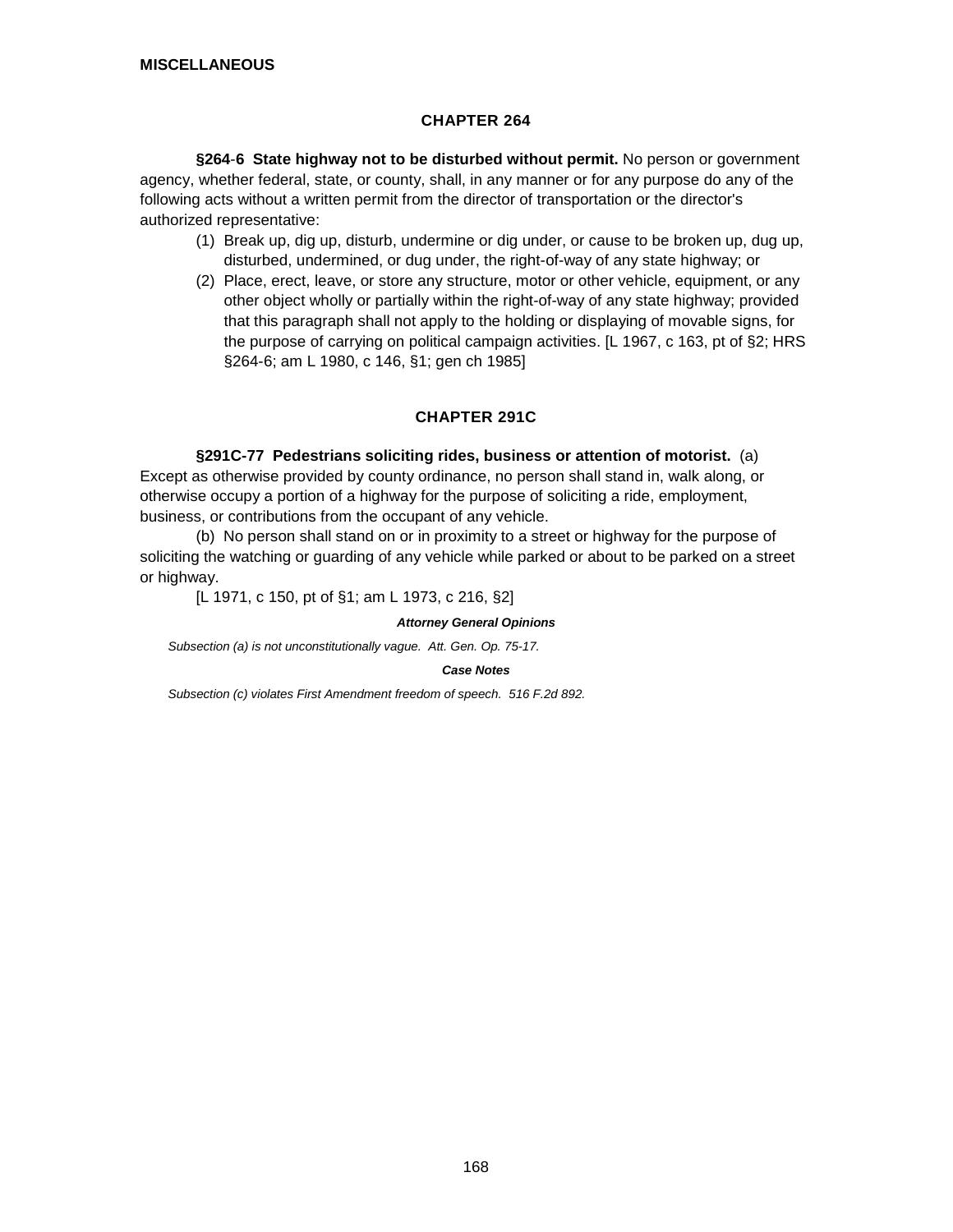## **CHAPTER 445 OUTDOOR ADVERTISING**

**§445-112 Where and when permitted.** No person shall erect, maintain, or use a billboard or display any outdoor advertising device, except as provided in this section:

**\* \* \***

(11)Signs urging voters to vote for or against any person or issue, may be erected, maintained, and used, except where contrary to or prohibited by law;

**\* \* \***

[L 1965, c 233, pt of §1; Supp, §155-121; HRS §445-112; am L 1986, c 245, §1; am L 1987, c 336, §7; am L 1990, c 293, §8; am L 1994, c 118, §1; am L 2003, c 194, §4; am L 2006, c 222, §3]

#### *Attorney General Opinions*

*Paragraph (11) (prior to 2003 amendment), regulating political signs, was unconstitutional and unenforceable. Att. Gen. Op. 96-4.*

### **UNIFORM ACT ON STATUS OF CONVICTED PERSONS**

**§831-2 Rights lost.** (a) A person sentenced for a felony, from the time of the person's sentence until the person's final discharge, may not:

- (1) Vote in an election, but if the defendant is placed on probation or the defendant is paroled after commitment to imprisonment, the defendant may vote during the period of the probation or parole; or
- (2) Become a candidate for or hold public office.
- (b) A public office held at the time of conviction is forfeited as of the date of the

conviction, if the conviction is in this State, or, if the conviction is in another state or in a federal court, as of the date a certification of the conviction from the trial court is filed in the office of the lieutenant governor who shall receive and file it as a public document. An appeal or other proceeding taken to set aside or otherwise nullify the conviction or sentence does not affect the application of this section.

For purposes of this section:

"Public office" means an office held by an elected official, department heads, officers, and members of any board, commission, or other state agency whose appointments are made by the governor, chief justice, office of Hawaiian affairs, or the judicial selection commission, or are required by law to be confirmed by the senate.

"Time of conviction" means the day upon which the person was found guilty of the charges by the trier of fact or determined to be guilty by the court.

(c) Subsections (a) and (b) of this section and any other laws to the contrary notwithstanding, any person convicted of any act, attempt, or conspiracy to overthrow the state or the federal government by force or violence shall not hold any public office or employment. [L 1969, c 250, pt of §1; HRS §716-2; ren L 1972, c 9, pt of §1; am L 1979, c 53, §2; gen ch 1985; am L 2002, c 171, §2; am L 2003, c 150, §3; am L 2006, c 253, §3]